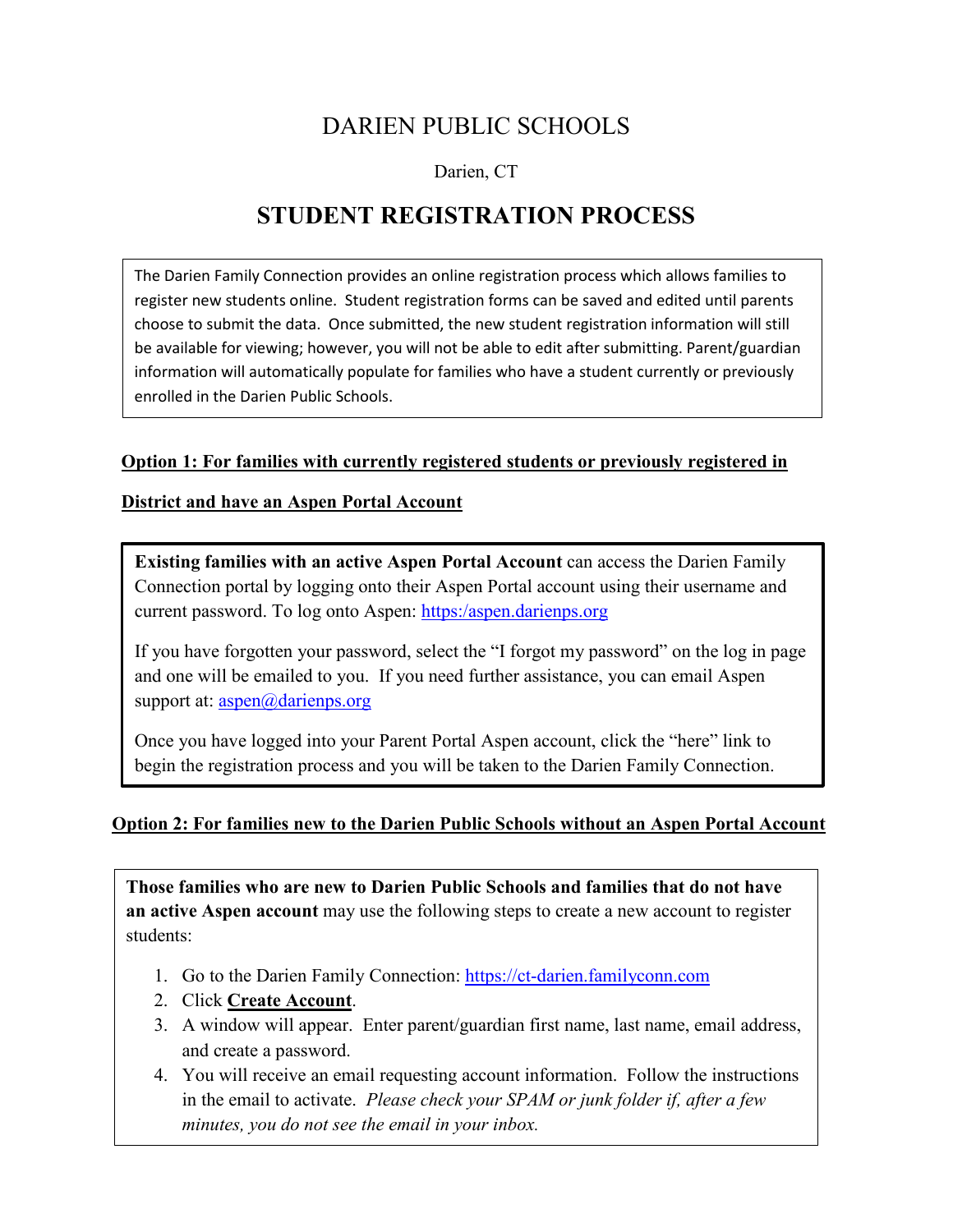5. Once your account is active, log into the Darien Family Connection using your username (email address) and password.

6. Click on the **Register New Student** button.

7. There are 7 pages to complete. You may save the form and return to the registration at any time by selecting the green Save and Return to Home button at the top of the page. The following information will need to be completed:

- a. Student information
- b. Proofs of Residence
- c. Release of Information
- d. Health Information
- e. Parent Input Form
- : f. Home Language Survey
- g. Parents/Guardians and Emergency Contacts

## **Required Documents to Upload**

- Deed if you own your home or contract if in the process of buying
- Signed copy of current lease agreement if you are leasing a home
- A photo ID (CT driver license or State ID) showing current Darien address
- Two secondary proofs of residence in the form of a utility bill as follows: Telephone, electric, gas, oil, cell, or cable
- Medical and Physical Examination forms completed and signed by Health Care Provider
- Immunization Record
- Child's Birth Certificate (official document with seal)
- Medication Authorization Form (If applicable)
- A copy of the custody agreement if separated or divorced of who has custody (If applicable)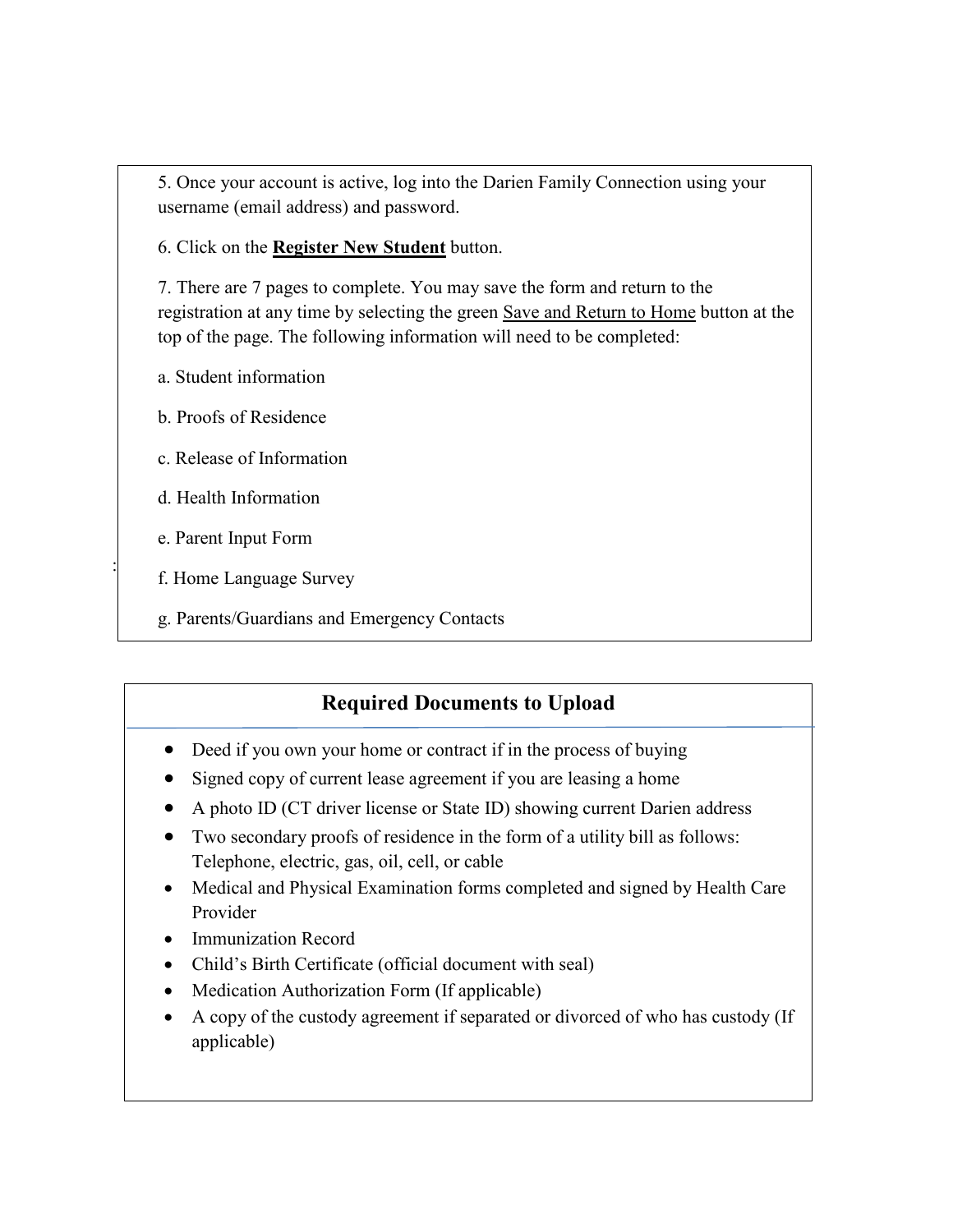## **How to Scan a Document using a device**

The following are 2 free apps you can choose and download to easily scan documents:

- 1. Genius Scan
- 2. CamScanner

Or you can use the following steps on your iPhone or Android to scan:

- 1. Launch the **Notes app** on your iPhone or iPad.
- **2.** Create a **New Note**
- **3**. Tap the More button just above the keyboard. It looks like a plus (+) symbol.
- 4. Tap Scan Document from the list of options.



- **5**. Line up the **document** you want to scan.
- **6.** If the scanner doesn't automatically scan, tap the **shutter button** to manually scan the document.
- 7. Repeat the step above for each page you want to scan for a single document.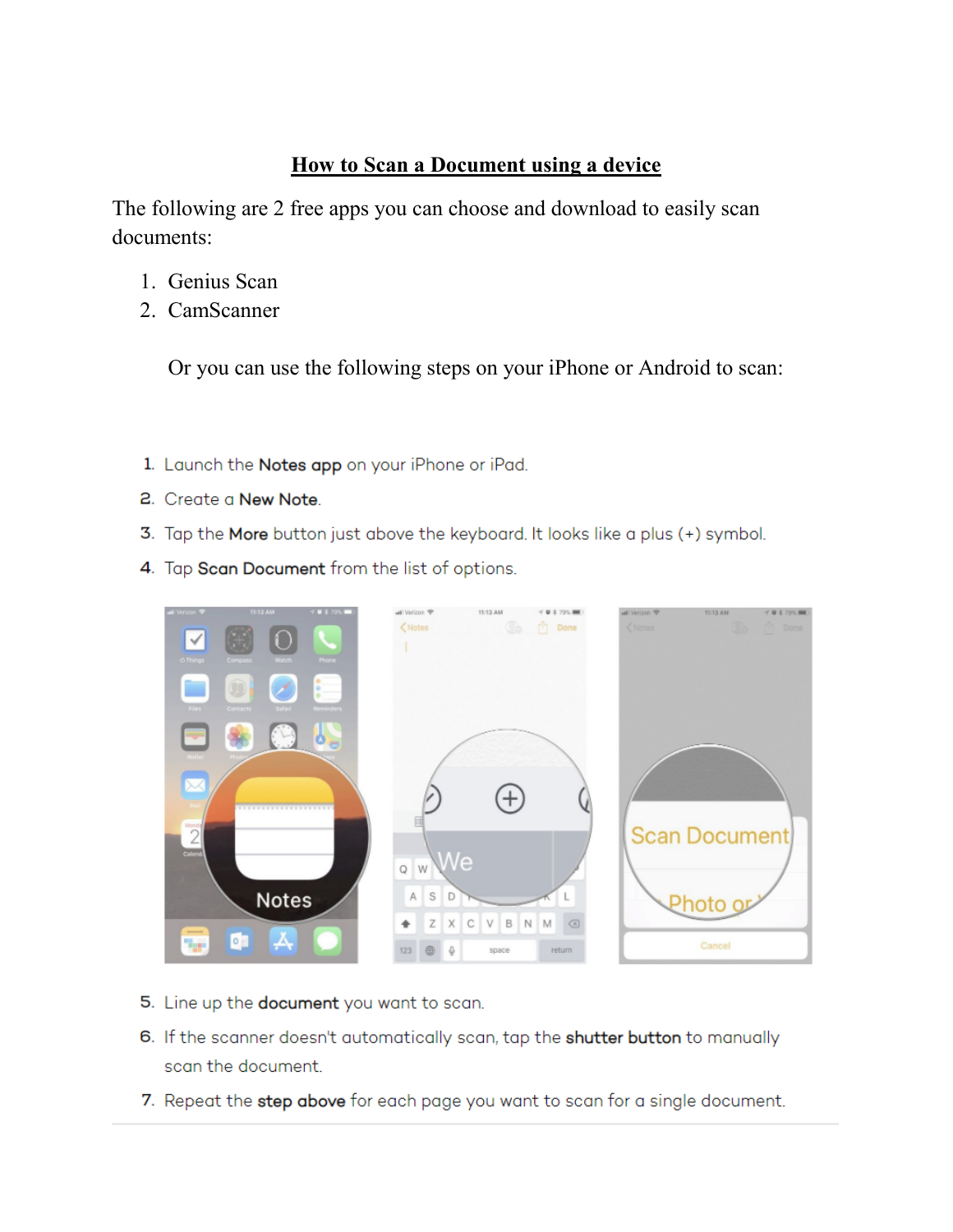**8**. Tap Save when you've scanned all of the pages you want to include with one document.



The scanned pages will populate in a new note in the Notes app.

| Drive.                           |                                                                          |
|----------------------------------|--------------------------------------------------------------------------|
| iPhone & iPad                    | Android<br>Computer                                                      |
| Scan a document                  |                                                                          |
| 1. Open the Google Drive app     |                                                                          |
| 2. In the bottom right, tap Add  |                                                                          |
| 3. Tap Scan O.                   |                                                                          |
|                                  | 4. Take a photo of the document you'd like to scan.                      |
|                                  | • Adjust scan area: Tap Crop 1.                                          |
|                                  | · Take photo again: Tap Re-scan current page $C$ .                       |
|                                  | • Scan another page: Tap Add $+$ .                                       |
|                                  | 5. To save the finished document, tap Done $\checkmark$ .                |
|                                  | Add a scanning shortcut to your Home screen                              |
|                                  | To set up a shortcut to scan documents:                                  |
|                                  | 1. Open your Android phone or tablet's widgets.                          |
| 2. Find the "Drive scan" widget. |                                                                          |
| 3. Touch and hold the widget.    |                                                                          |
|                                  | 4. Drag it onto your Home screen. You may be asked to select an account. |
|                                  |                                                                          |